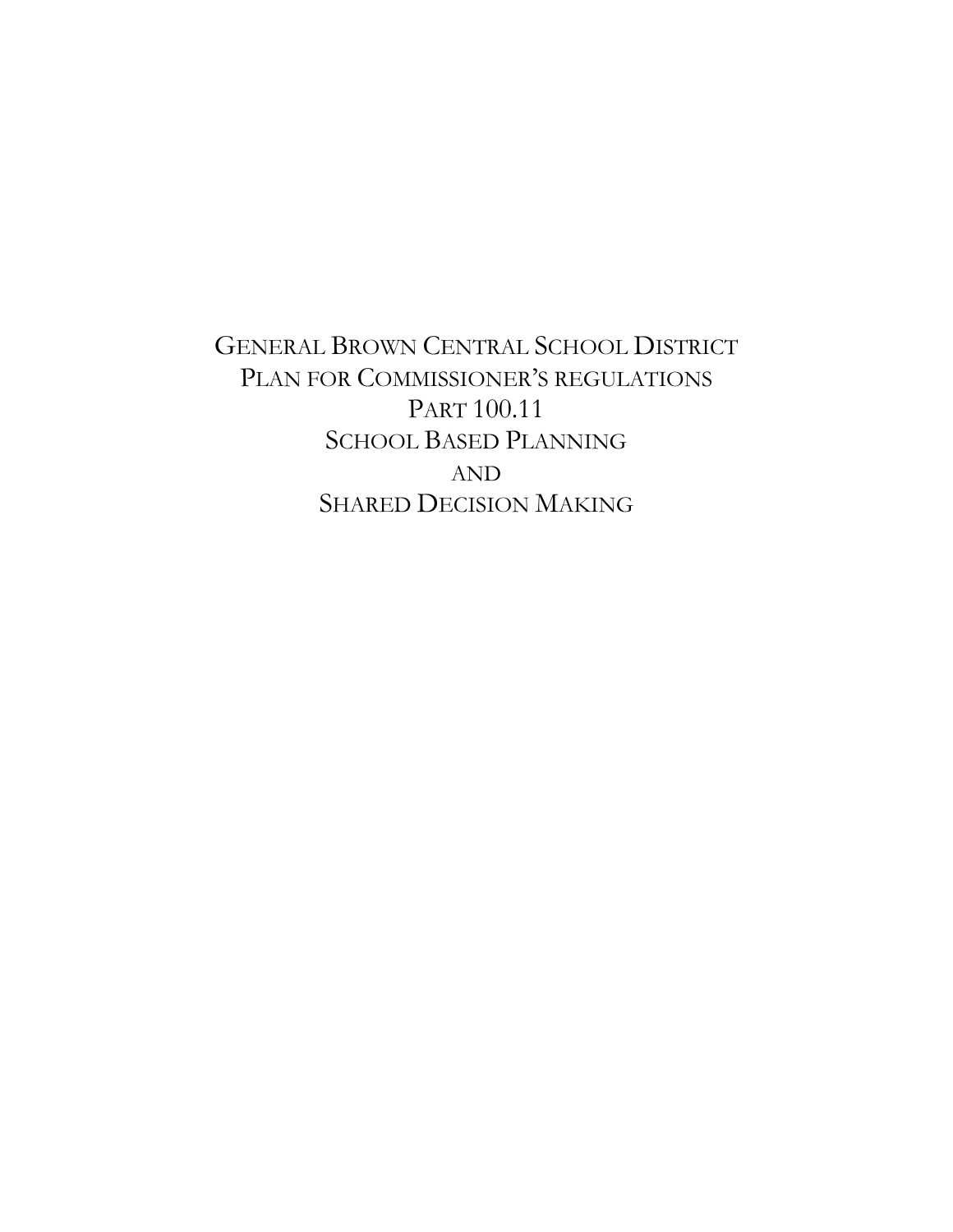#### TABLE OF CONTENTS

- I. Purpose
- II. Definitions
- III. Structure for School Based Planning and Shared Decision Making
- IV. Manner and extent of involvement of committee members
- V. Roles and responsibilities of committee members.
- VI. Relationship between the district and building EAP/Compact for Learning Committees
- VII. Committee operations
- VIII. Focus on student achievement
- IX. Regulatory issues
- X. Educational issues subject to school-based planning and shared decision making
- XI. Dispute resolution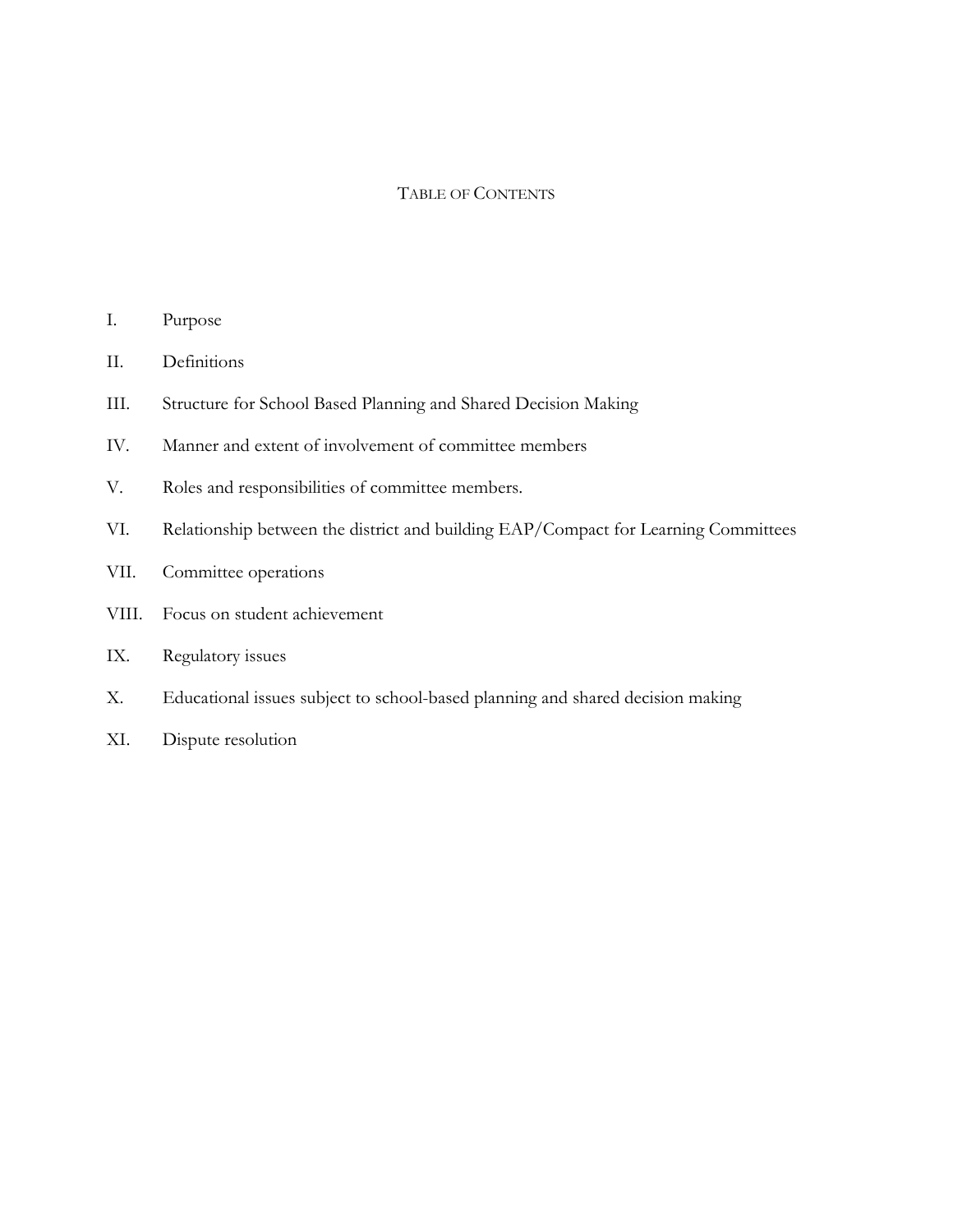## I. Purpose

- 1. School-based planning and shared decision-making shall serve to promote educational excellence for ALL General Brown students.
- 2. School-based planning and shared decision-making shall serve to seek the input and involvement of all stake holder groups.
- 3. Parents shall become more actively involved in school-based planning and shared decisionmaking.

## II. Definitions

- Commissioner's Regulation Regulations of the New York State Commissioner of Education have the force and effect of law.
- Commissioner's Regulation Part 100 are the policies, guidelines and procedures for the operation of elementary, middle and secondary education in New York State.
- Section 100.11 became effective May 15, 1992. Participation of parents and teachers in school-based planning and shared decision making.
	- a. Purpose. The purpose of school-based planning and shared decision-making shall be to improve the educational performance of all students in the school, regardless of such factors as socioeconomic status, race, sex, language background or disability.
- A new Compact for Learning comprehensive plan of the Board of Regents and Commissioner of Education for improving public elementary, middle and secondary education in New York State.
- Building Excellence and Accountability (EAP) / Compact for Learning Committee Each General Brown building will have a committee consisting of parents, teachers, instructional support staff and building administration. Committee members will be selected by their peers.
- District EAP / Compact for Learning Committee A district committee consisting of a chairperson appointed by the Superintendent, all building administrators, seven (7) teachers (two teachers selected by their peers from each building and the President of the General Brown Teachers Association), parents from each building and instructional support staff.
- $\bullet$  District school-based planning and shared decision-making committee  $-A$  committee of parents, teachers, Board of Education and administration working to develop the required plan for Section 100.11. It is an ad-hoc or temporary committee appointed by the Board of Education to develop the plan for section 100.11. This committee would be reconvened to review, evaluate and modify this plan at least annually.
- Selected by peers refers to the process of stakeholder groups selecting their representatives for committees.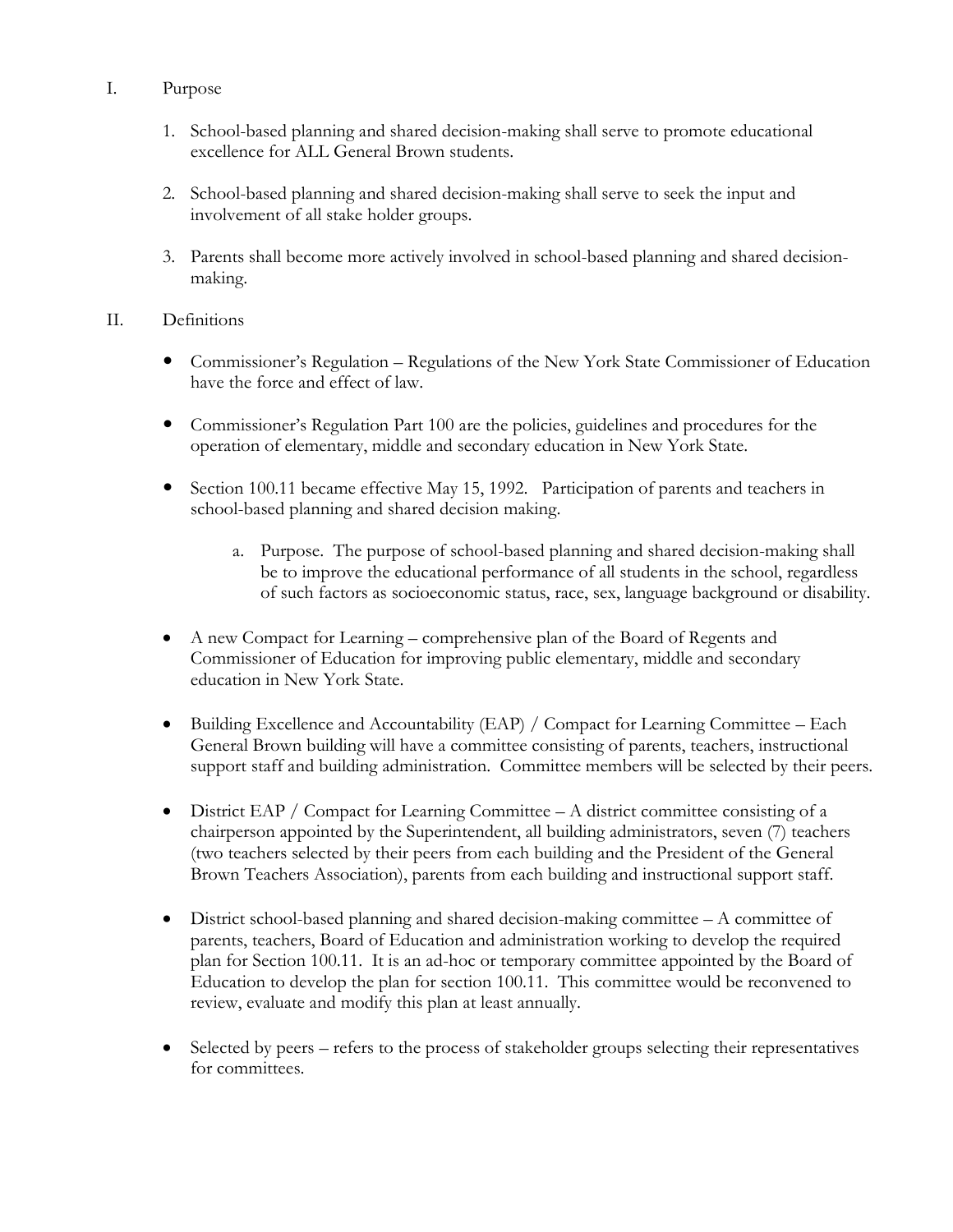STRUCTURE FOR SCHOOL BASED PLANNING AND SHARED DECISION MAKING



III.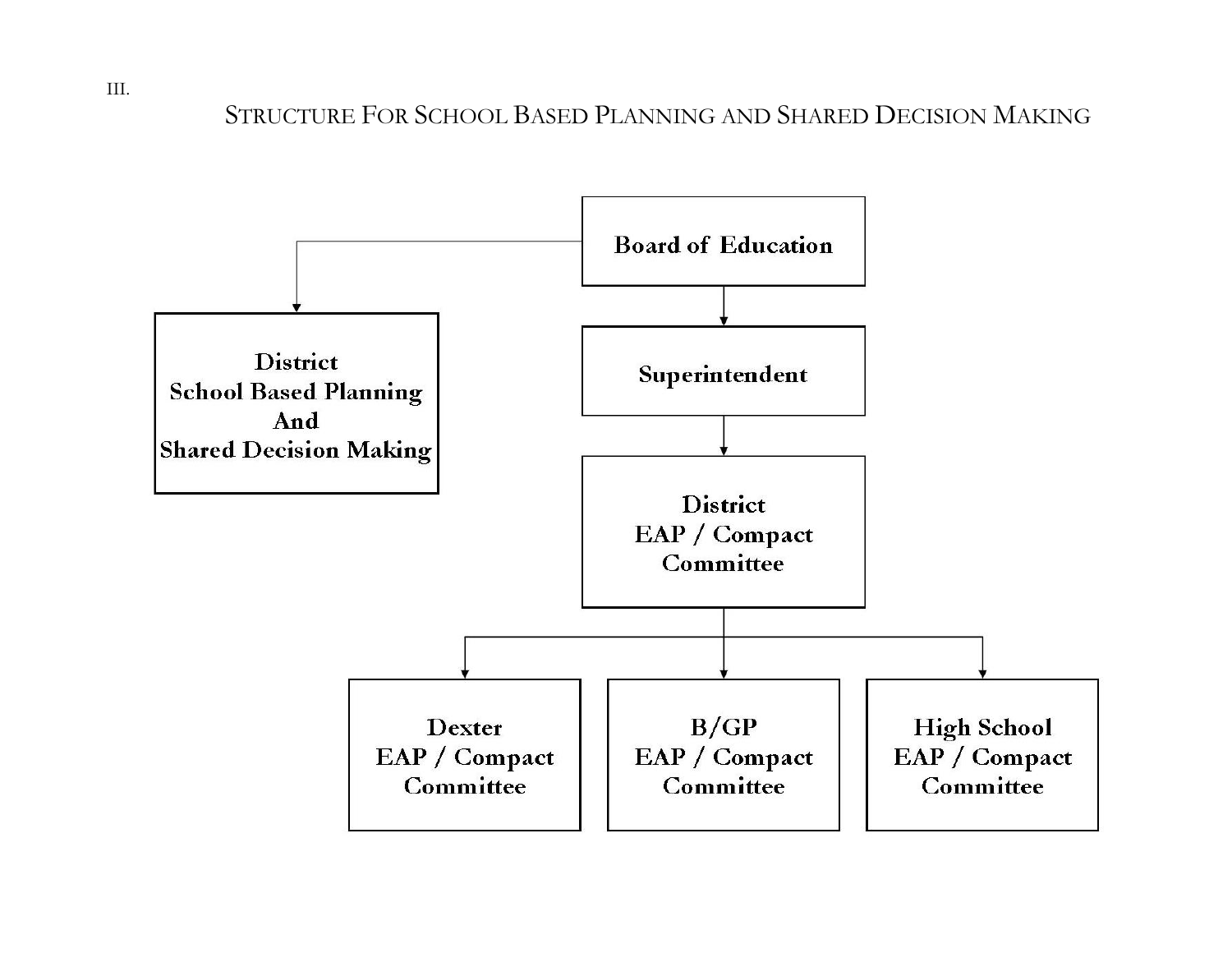- IV. Manner and Extent of Committee Involvement
	- Each building committee will consist of representation of at least a minimum of two (2) parent members, three (3) teacher members, one (1) instructional support member (nonteaching) and administrative member(s). The exact committee membership configuration for each building will be determined by the needs of the building committee.
	- The committee membership will be submitted by May 15 each year to the Superintendent of Schools.
	- Parent members(s) of each building committee will be selected by the building parent organization. One high school parent will be selected by Dexter BABS and one high school parent will be selected by the Brownville/Glen Park PTO.
	- Teacher member(s) will be selected by the already approved selection procedure implemented by the building.
	- Non-teacher member(s) will be selected by the already approved selection procedure implemented by the building.
	- Each building administrator(s) will participate as a building team member. Member terms and rotation schedule will be consistent with the existing structure for each building team.
- V. Roles and responsibilities of committee members
	- 1. Ensure that committee efforts and plans are:
		- Focused on improving student learning and success
		- Consistent with the school district mission
		- Directly related to the school
		- Based exclusively on issues generated by and/or submitted to the school committee in a manner which identifies and explains how the issue is:
			- Directly related to a topic which has been approved as subject to shared decision making;
			- Focused on student learning and success;
			- Related to the school district mission;
			- Worthwhile of committee time and attention
	- 2. In addressing issues, committees should include in their deliberations and recommendations:
		- A history of the particular issue and what has been done to date in an effort to address the issue;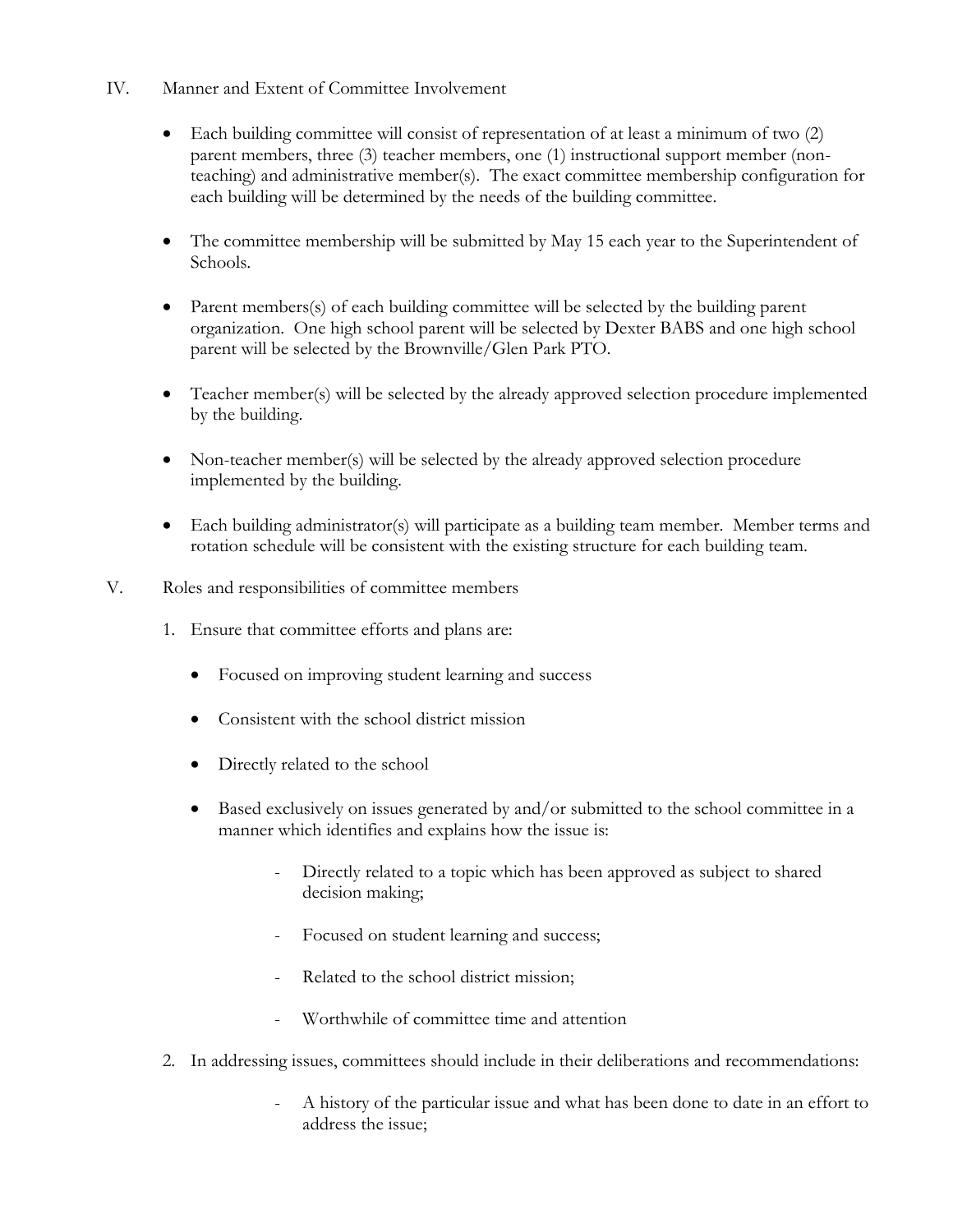- At least one recommendation for what might be done to address the issue;
- At least one assessment strategy to evaluate the impact of recommended action on student learning and success;
- Board policy;
- All relevant State and Federal laws and regulation
- 3. Interact in a productive and encouraging manner with committee members
- 4. Assess the impact of committee decisions on student learning and success
- 5. Encourage communication and involvement between and among committees and stakeholder groups
- 6. Establish ad-hoc sub-committees as appropriate to assist the committee
- 7. Attend all committee meetings except as excused by the committee chairperson, with at least 48 hours notice of anticipated absence given to the chairperson, whenever possible
- 8. Assist the committee in maintaining a focus on issues directly related to student learning and success, and/or ideas and practices which can help set conditions for improved student learning and success which are within the direct control of that school
- VI. Relationship between the district and building EAP/Compact for Learning Committees
	- The District EAP/Compact Committee will consist of parents, teachers and administrators from each of the building committees.
	- The District Committee will work to:
		- Implement the General Brown standards of excellence
		- Promote educational excellence for ALL General Brown students
		- Coordinated activities of the building committees
		- Oversee district in-service
		- Set annual goals for itself and the building committees
	- Each Building Committee will provide to the District Committee by September 1:
		- Annual goals
		- Membership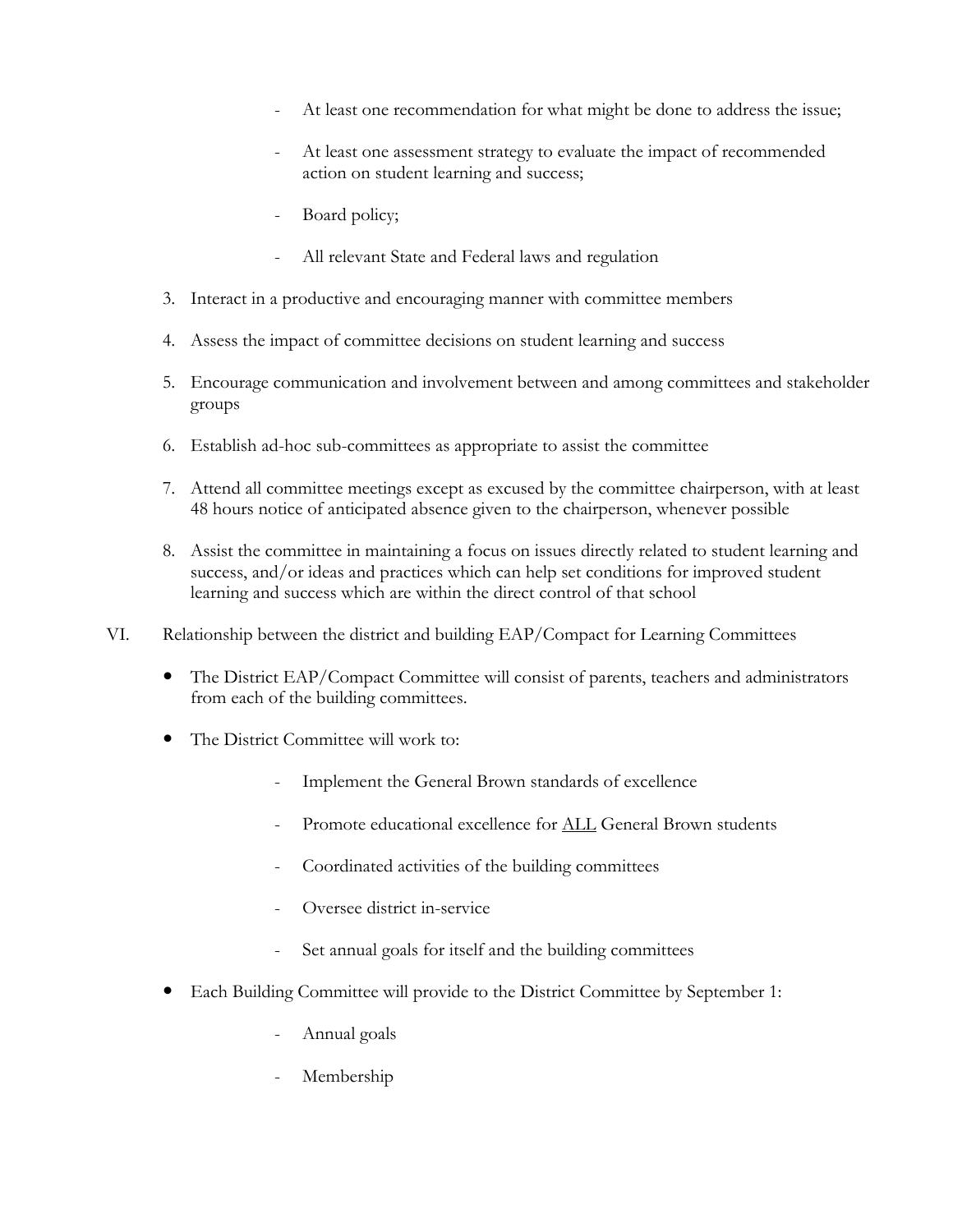### VII. Committee Operations

1. Decision making will be by consensus

Consensus, in the context of shared decision making for our school improvement committees, is defined as a plan developed through shared involvement of committee members which each committee member can "live with" and which will be supported by each member of the committee.

2. A few hours of training for new committee members will be provided

Such training will include but not necessarily be limited to the mission and organization of our school district, shared decision making in the context of the *New Compact for Learning*, roles and responsibilities of committee members, particular information regarding the school involved and an awareness of our program improvement initiatives in recent years.

The Superintendent will arrange for training as needed.

3. Committee Chairperson

Each committee will have a chairperson who will be responsible for delegating or performing the following committee tasks:

- Developing agendas;
- Facilitating committee meetings;
- Recording minutes of committee attendance and decisions;
- Sending minutes and agendas to committee members and the facilitator of the District Council;
- Sharing minutes and agendas with appropriate others;
- Refreshments and room arrangements

Chairpersons will be determined by consensus of the committee and are to be selected from the group of people comprising the committee.

Chairpersons of each committee may be invited on a periodic basis to share information about committee decisions and work in process with the District Council

4. Committee Meeting Dates and Times

Committees are expected to meet at least four times per year with at least one meeting during each ten week "quarter" of the school calendar.

Specific dates and times are to be decided by the committee. The initial meeting date and time for any school committee will be set by the chairperson, with input of each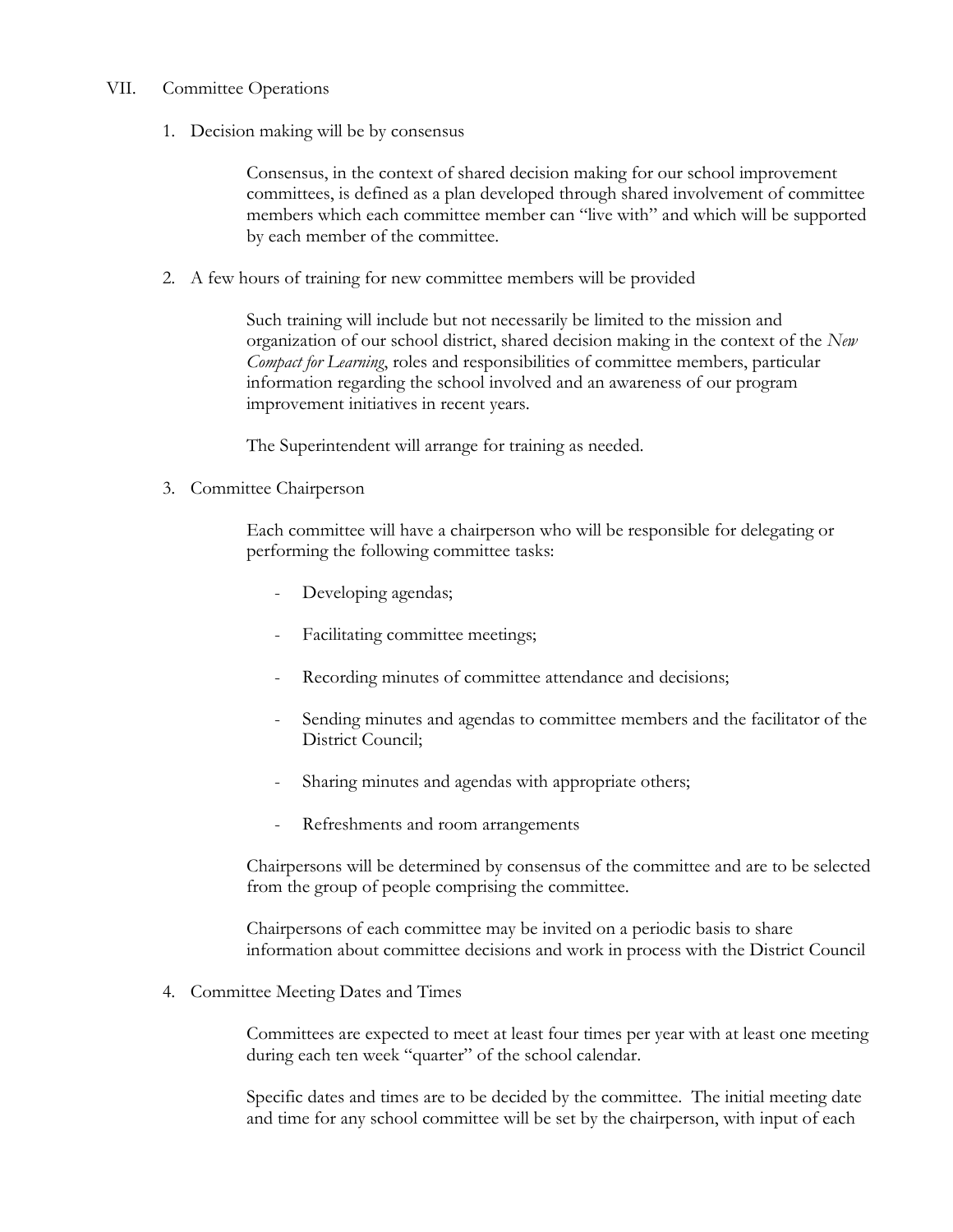member of the committee, via telephone, face-to-face or written method of communication.

- XIII. Focus on Student Achievement
	- It is the responsibility of each committee to maintain a focus on issues directly related to student learning and success.
	- Ideas and practices which can help set conditions for improved student learning and success *which are within the direct control of that school* should be encouraged and be a focus of committee shared decision making.
	- Shared decision making by committees should include discussion of student performance expectations related to:
		- Course and/or program goals
		- Standards of excellence set by the Board of Education
		- Student portfolio presentation of accomplishments
		- Regents Goals and Bill of Rights for Children
		- Community and marketplace expectations
		- Perceptions of quality work and education
		- Regional, State and/or National benchmarks
			- Collaborative efforts with: parents/guardians component school districts higher education business, industry and labor other school district buildings or programs

#### VIII. Regulatory Issues

1. Context of Shared Decisions

It remains the responsibility of each school, with cooperation of the school district central administration, to ensure that all Federal and State laws, rules, regulations and policies, as well as all Board of Education policies, bargaining agreements, and rules are followed as required in regards to that school.

2. Impact on other Buildings, Departments or Programs

Decisions from committees which impact on other schools within the district are to be forwarded to the appropriate other committee(s), administrator(s) and the facilitator of the District Council for review and discussion.